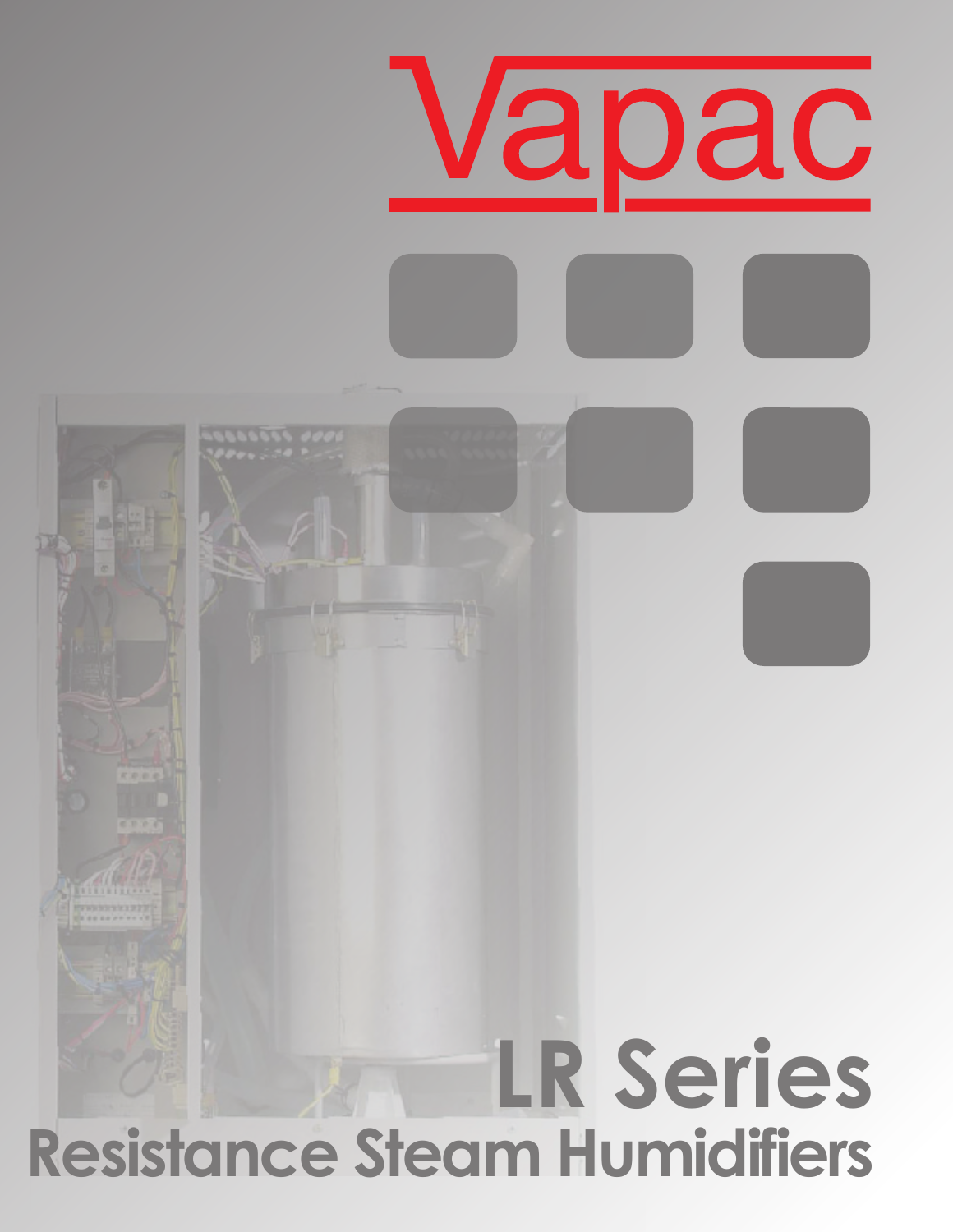# **Resistance Steam Humidifiers**

**The Company**<br>For over 35 years, Vapac has been designing, manufacturing and specializing in high quality solutions for indoor air humidification needs. As a world leader in humidification technologies, reliable, efficient and high-quality humidifiers have been manufactured and shipped to over 45 countries. Vapac offers its expertise in a wide range of long lasting high quality electrode, resistance and gas-fired steam humidifiers. Vapac sets the standard with a new generation of resistance steam humidifiers for various applications. The LR Series has been designed with benefits for the installer, the operators and owners.

## **The Principle**

The method for boiling water with the LR Series humidifier is, in essence, the same employed in the common kettle but the similarity between the two stops here.

#### **OLRP** Close Control Model - SSR Modulation

This model incorporates the highest technology software and hardware, so that first class performance is ensured regardless of system demands or water quality. The SSR modulation enables a turn down ratio of 0-100% of full capacity and the most precise resistance steam humidity control. The VapaNet controls the mineral concentration of the water and keeps it under close control at all times. VapaNet gives accurate water feed and manages drain cycles to minimize disturbances of steam production. This ensures the steam supply keeps pace with demand, which is critical in process or laboratory environments.

#### LR Comfort Control Model - On/Off

Ideally suited where there is a need to maintain humidification within given tolerances, but where on/off control capability is acceptable. The output is manually adjusted between 50-100% of maximum output to meet your exact load requirements. The LR model incorporates an intelligent combination of Feeding, Boiling and Draining to minimize wastage of hot water and energy, and longer maintenance interval.



### **The Advantage**

Vapac LR Series is the solution when it comes to operation using low conductivity de-ionized water supply. The robust stainless steel cylinder construction means that you can continue using the same cylinder for thousands of hours of operation. On potable water, it offers you the choice of spending your maintenance budget on labor rather than on disposable cylinders.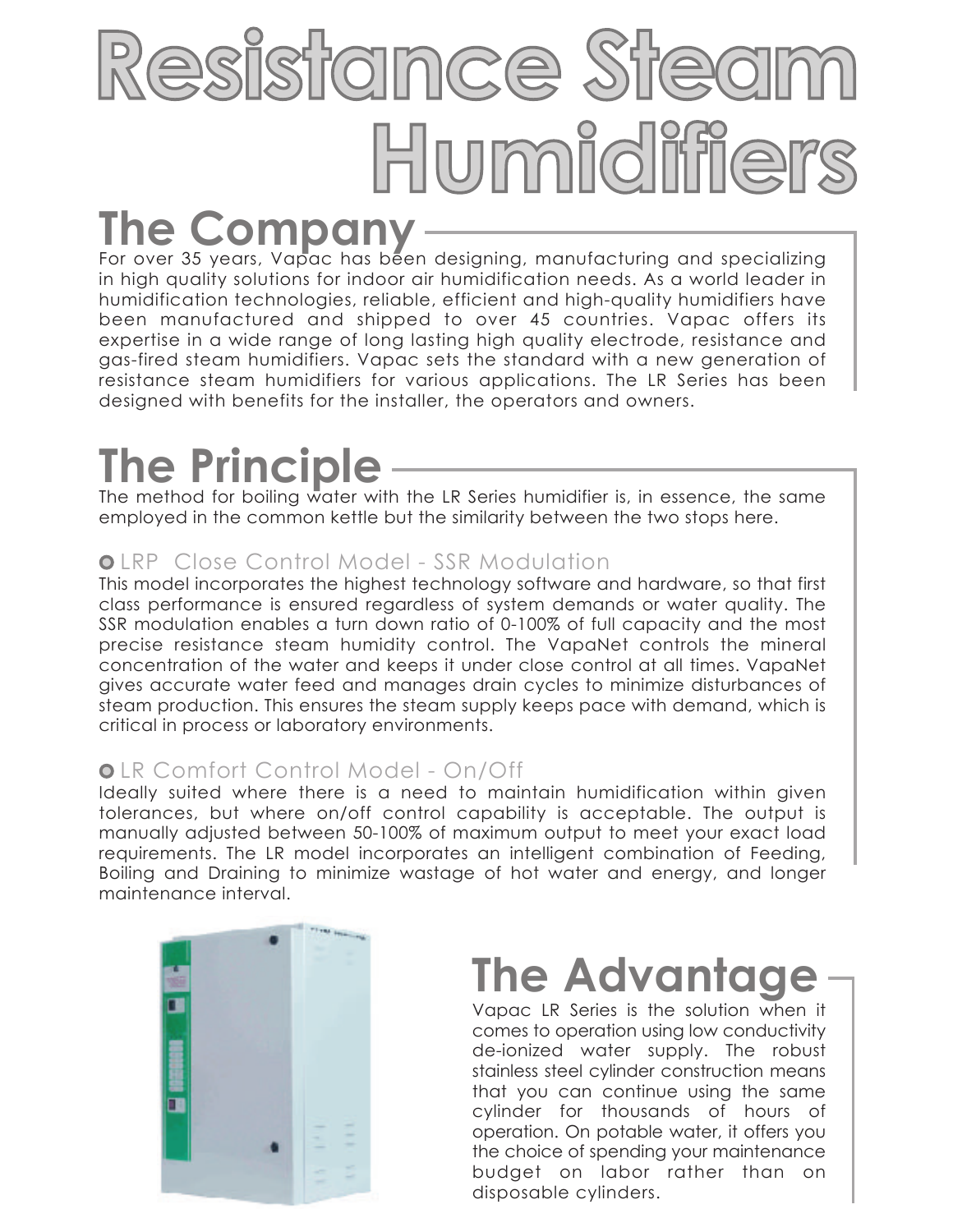### **The Benefits**

#### **OSSR Control Technology**

Vapac's LR-P Version is a SSR controlled modulating humidifier offering maximum turndown (8-100%) and the most precise humidity control.

#### Drain Pump Advantage

As opposed to more commonly used gravity fed solenoid valves, all Vapac humidifiers use a heavy duty drain pump to minimize the risk of blockage due to sediment build up. It also ensures precise control of the water level within the cylinder which is critical to offering long intervals between cleaning requirements and gives the VapaNet controller the ability to adapt to foaming water conditions.

#### **OPlastic Inner Liner**

The stainless steel tank can be easily removed from cabinet for cleaning via the quick release electrical plug and the quick tank toggle clamps. The cylinder also incorporates a removable plastic inner liner, reducing downtime and making the tank walls and bottom easy to clean and maintain.



#### **OPlastic Components**

As a standard, the components designed in the LR Series are suitable for operation using de-ionised, reverse osmosis, softened or potable water. This gives you the option of upgrading to treated water at a later date to reduce maintenance without any additional modifications to the unit.

#### Foam Protection

The VapaNet control system reduces the onset of foaming by introducing corrective pumped drain to maintain steam production with very little interruption. This integrated feature part of all Vapac humidifiers increases the time between each maintenance interval.

#### **O**Internal Drain Water Tempering

The internal drain water tempering capabilities of the LR Series eliminates the need for expensive external drain water tempering devices. When drains are performed during normal operation, the VapaNet controller ensures the drain water temperature is below 140  $\circ$ F (60  $\circ$ C) to meet local codes.



#### **O** Corrosion Resistant Hinged Doors and Locks

On top of having a unique frontal access to all components, all cabinet doors are hinged to facilitate access in the unit, eliminate the possibility of door misplacement and ensure the safety of the people surrounding the unit. Each door incorporates 2 locks for safety purposes.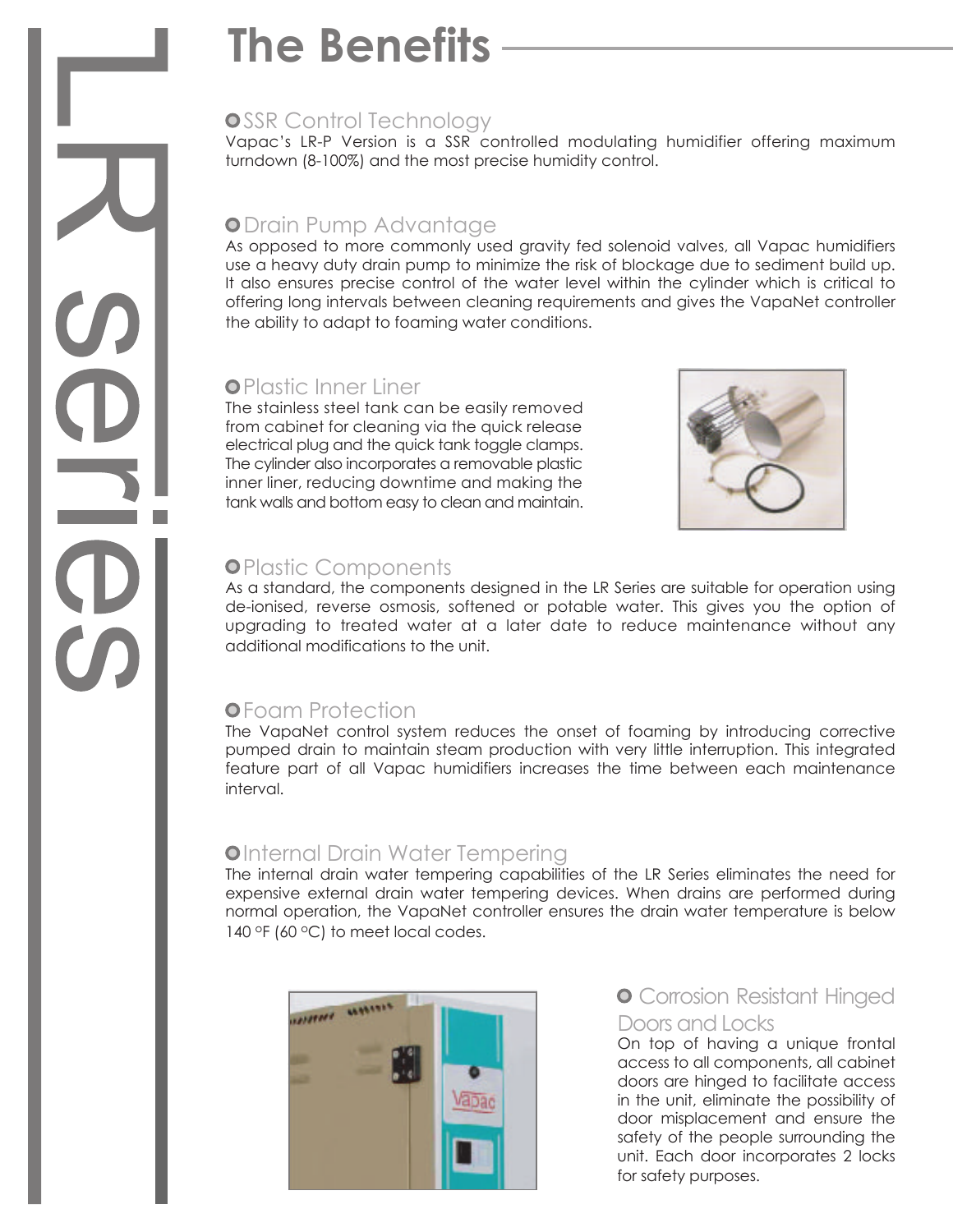#### **OStainless Steel Drain Pan**

For corrosion free operation throughout the life of the humidifier, the drain tray of all Vapac humidifiers is constructed of Stainless Steel. In addition, the drain pan includes an overflow to drain and a 1"(24.5mm) lip eliminating possible water spillage on the floor.

#### VapaNet Control System

The exclusive VapaNet software control system, ensures a simple and easily understood operator-to-humidifier interface throughout all Vapac products. At a glance, the front mounted LED indicator display clearly shows the operational state of the humidifier. Easy to read symbols make interpretation clear and precise. Initial set up on site is also simple; plug in jumpers, select water type and input control signal, and all other operations are pre-set at the factory. Commissioning could not be easier. Here are some of the unique parameters that can be displayed with the Vapac humidifiers optional alphanumeric display: - Space RH

- Space Temp
- System output
- Control signal demand
- Total power used by the unit
- Run hours
- Network connections status

#### VapaNet Alphanumeric Display

All VapaNet units can be fitted with an optional keypad and alphanumeric display. At the touch of a button, the system status will be displayed and, in the event of service being needed, a help message will scroll across the display describing the action to be taken.

#### **O** Primary/Secondary Facility

VapaNet allows for a maximum of 10 cylinders to communicate within a Primary/Secondary system with an interconnecting two-core cable. Maximum duty 450 kg/h (990 lbs/h). The Primary would be a fully proportional humidifier (LR-P) and the secondary humidifier would be On/Off devices (LR).

#### **OLON Works™ Compatible**

VapaNet systems have the ability to communicate with any Building Management System incorporating the LON™ open system protocol as well as other Vapac products to create a seamless network of control.

#### **ORUN And Alarm Interface**

Remote indications as volt-free contacts are standard to show Run and/or Alarm conditions.

#### **O** Choice Of Operating Voltages

Vapac LR Series can operate using various voltages with 1 or 3 phase power supply.

#### **O** Code Compliance

All models are certified by UL Underwriter Laboratories for USA and Canada.

#### *"All commercial and industrial Vapac humidifiers operate using the VapaNet controller"*



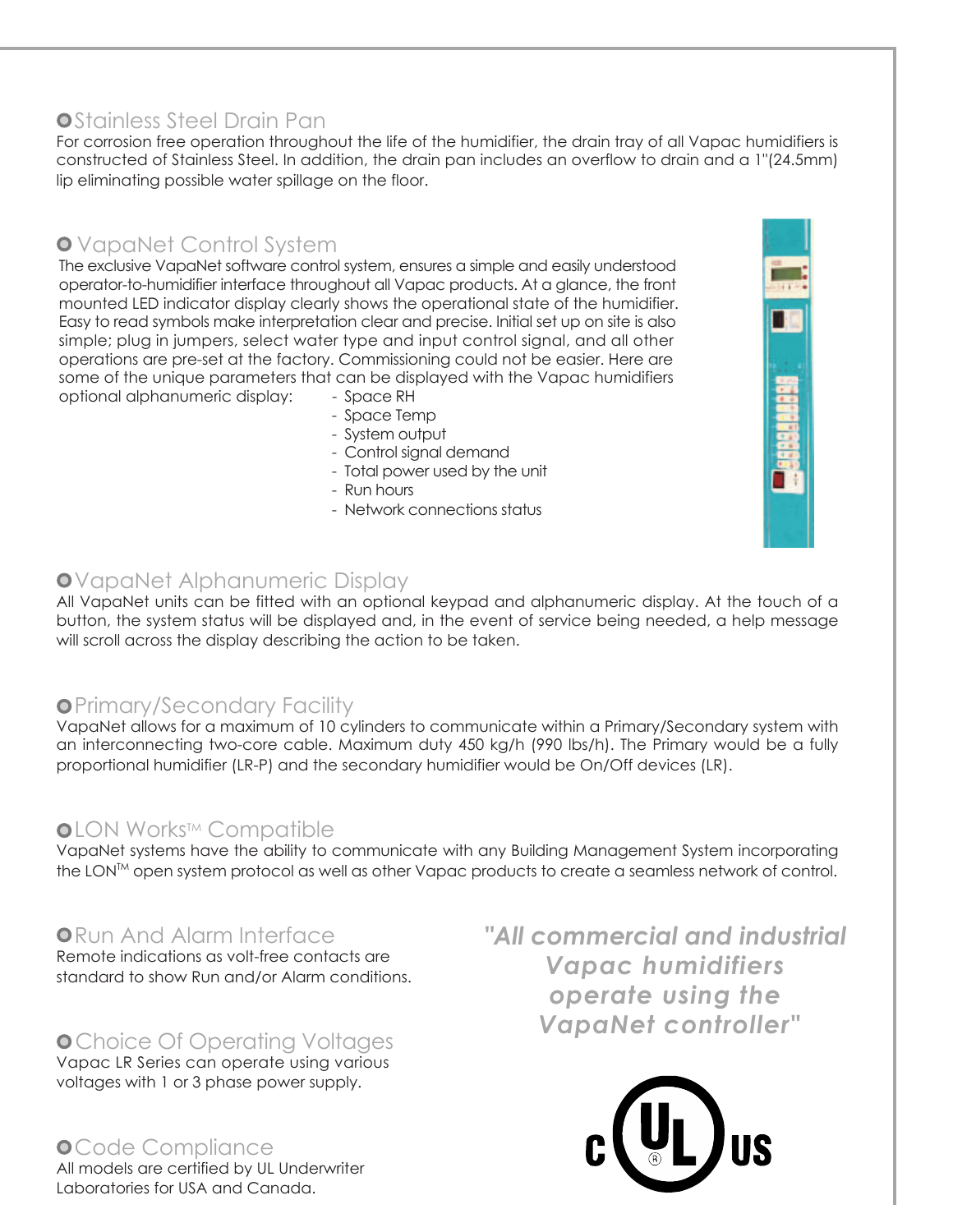### **The Accessories**



#### **OSteam Distributors**

Stainless steel distributors can be used to introduce steam coming from the resistance steam humidifier into a duct system. They come in different length and capacity for all your application needs. Multiple distributors or the VAPASORB steam manifold can be used when a shorter absorption distance is required.

#### **ORoom Distribution Unit**

When there is no duct system, a room distribution unit (RDU) can be used for direct steam injection in the space. The RDU comes complete with its own fan and safety circuitry for fast steam dispersion in the room.

#### **o**Controls

The humidifier can be controlled directly from either a duct or room mounted humidity sensor, supplied by Vapac or an external signal by others. All models can be operated from a potentiometric signal, a LON<sup>TM</sup> network signal or from any of six standard voltage/amperage analogue signals. Safety interlocks for fan operation, airflow switches, high limit humidistat, or any other safety device can also be used allowing the humidifier to operate as one with the dynamics of the air conditioning system.

#### **OAlphanumeric Display**

The alphanumeric display can be factory fitted to the cabinet as a permanent installation or supplied as a de-mountable accessory which can be installed remotely from the plant or as a plug-in device to aid service and troubleshooting.

#### **OCommunication Cable**

A 10 ft (3 m) cable complete with compatible plugs is available for primary/secondary control connection. Extension to a maximum length of 328 ft (100 m) is possible.

### **The Unit**



*"Delivering Quality Humidification"*